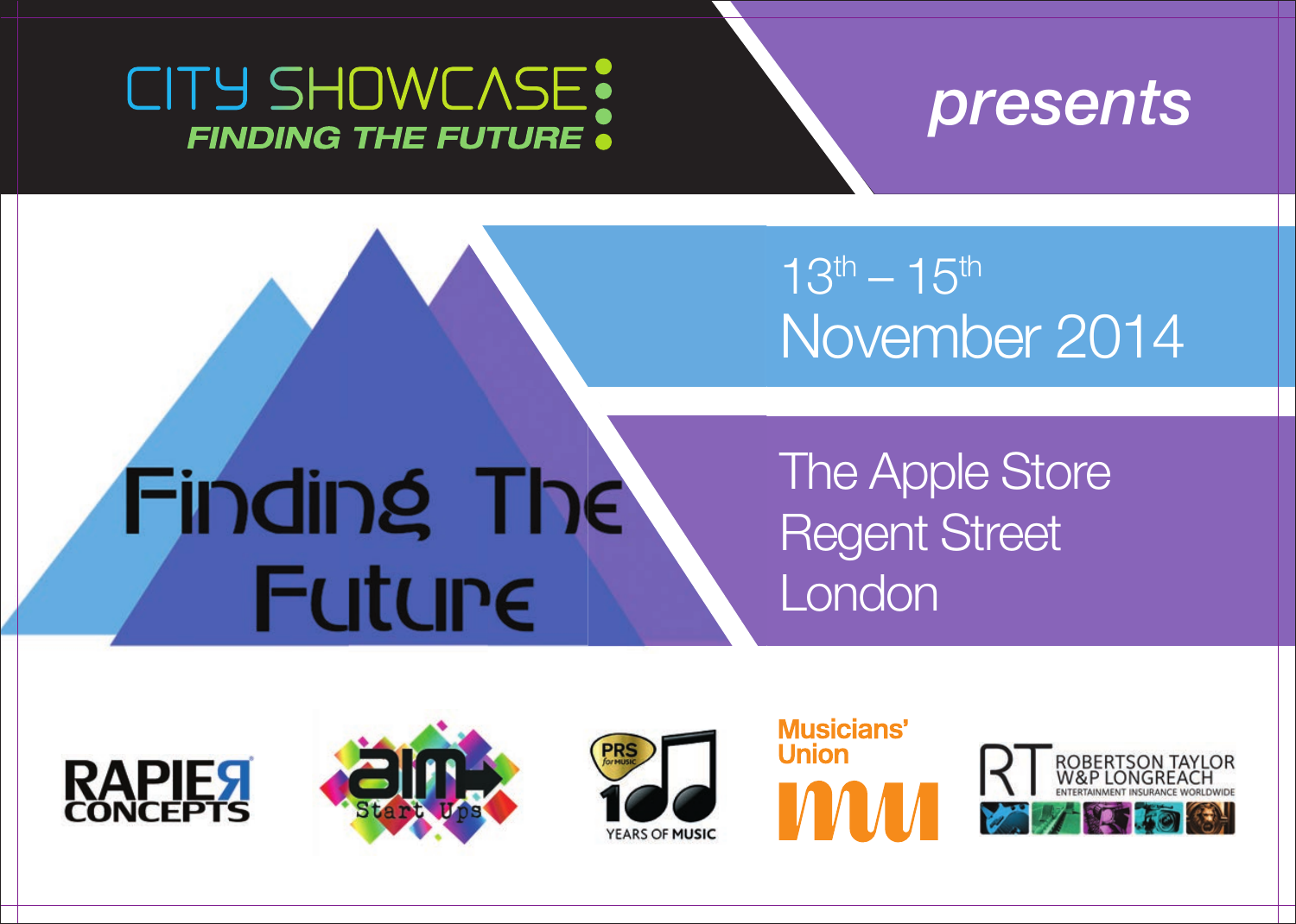# WELCOME TO CITY SHOWCASE: FINDING THE FUTURE 2014

City Showcase: Finding The Future - an event where aspiring entrepreneurs and jobseekers can meet, speak to, learn from and share ideas with, leading music industry experts and peers.

City Showcase is a not-for-profit company with a year-round programme of activity nurturing and showcasing new talent (www.cityshowcase.co.uk and www.cityshowcasemarkets.com).

Through its music, it is responsible for helping break some of the best names into the industry since 2003. The City Showcase festival has hosted hundreds of new musicians performing in Central London, covering a range of musical genres. Artists that have previously taken part include Amy Winehouse, Keane, Laura Marling, Gabriella Cilmi, N-Dubz, Newton Faulkner, Ray LaMontagne, Razorlight, Hot Chip, Scouting For Girls, Gabrielle Aplin, Hudson Taylor and Seth Lakeman.

The aim of City Showcase: Finding The Future is to create an environment that not only promotes and encourages entrepreneurship, but one that also creates opportunities for career development, networking and ultimately employment.

City Showcase: Finding The Future is grateful for the support of PRS for Music, Robertson Taylor W&P Longreach, The Musicians' Union and AIM Startups. And a big thank you too to Leon Haynes at Rapier Concepts for his hard work.

### **For all musicians**



theMU.org @WeAreTheMU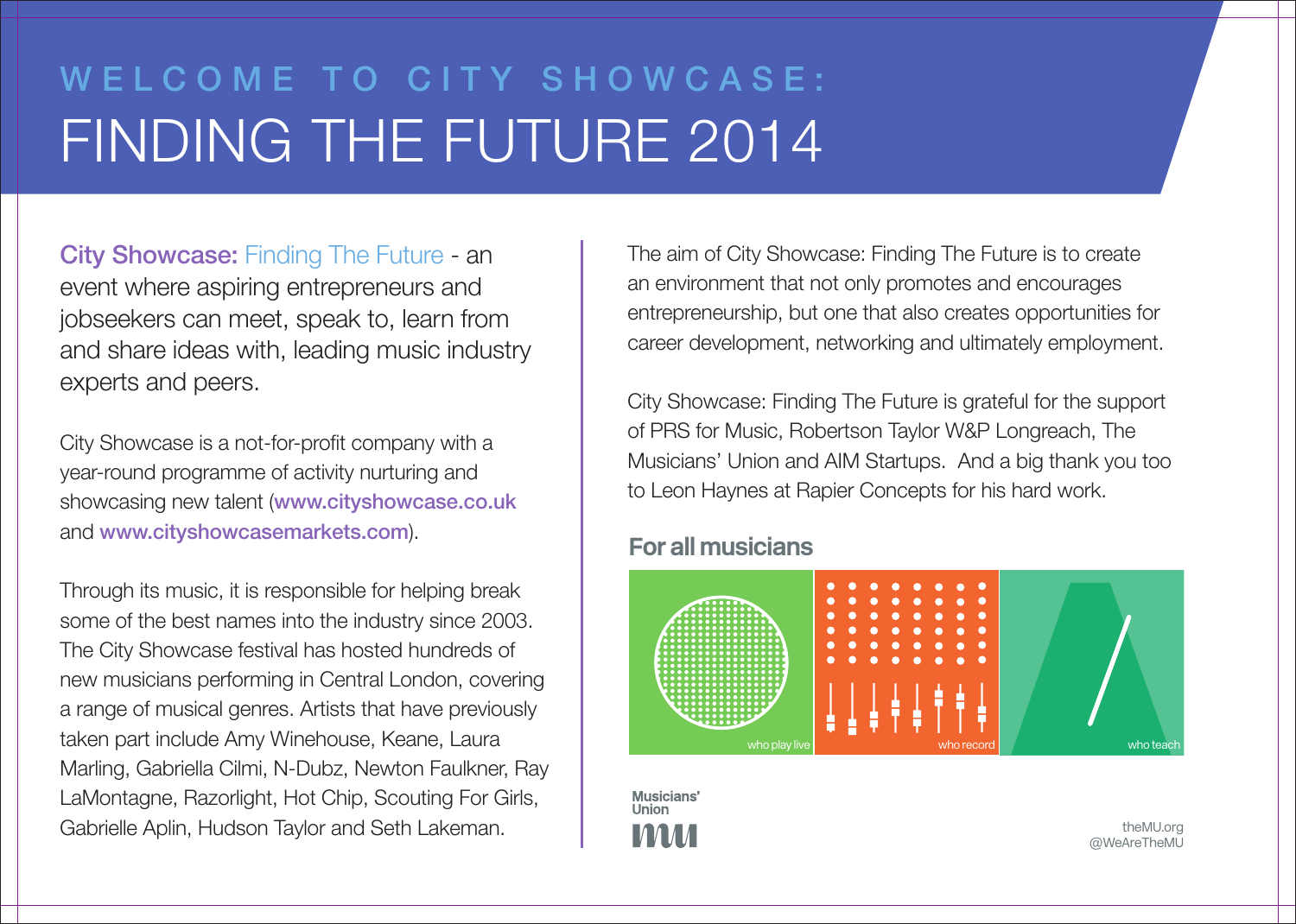# **Join PRS for Music at City Showcase: Finding the Future**



2014 is PRS for Music's centenary year and throughout the last 100 years we've been a great supporter of new talent and music. We are delighted to be supporting City Showcase and continuing our long tradition of encouraging aspiring songwriters and entrepreneurs bringing great music to fans.

We're delighted to join a host of thought leaders from across the industry to provide you with the best insight on the evolving music market.

Please remember spaces are strictly limited so ensure you come along early to grab your seat.

### **Business Models Online: Opportunities Explained and Discussed**

### **Thursday 13 November, 7pm – 8pm**

Mark Mulligan, co-founder of MIdiA Research and Oliver Tuercke, senior online licensing manager, Pan-European Licensing, *PRS for Music*, will discuss everything you need to know about online business models.

## prsformusic.com/100years

### **Sell Me Your Song! How to Pitch Your Hit Song**

### **Saturday 15 November, 7pm – 8pm**

Live critiques with insight and advice on the business of songs, synchronisation and licensing. PRS chairman Guy Fletcher will moderate with further insight from Jim Reid, senior vice-president of Synchronisation at Warner Chappell and Charles Kirby-Welch, managing director of Kartel Creative.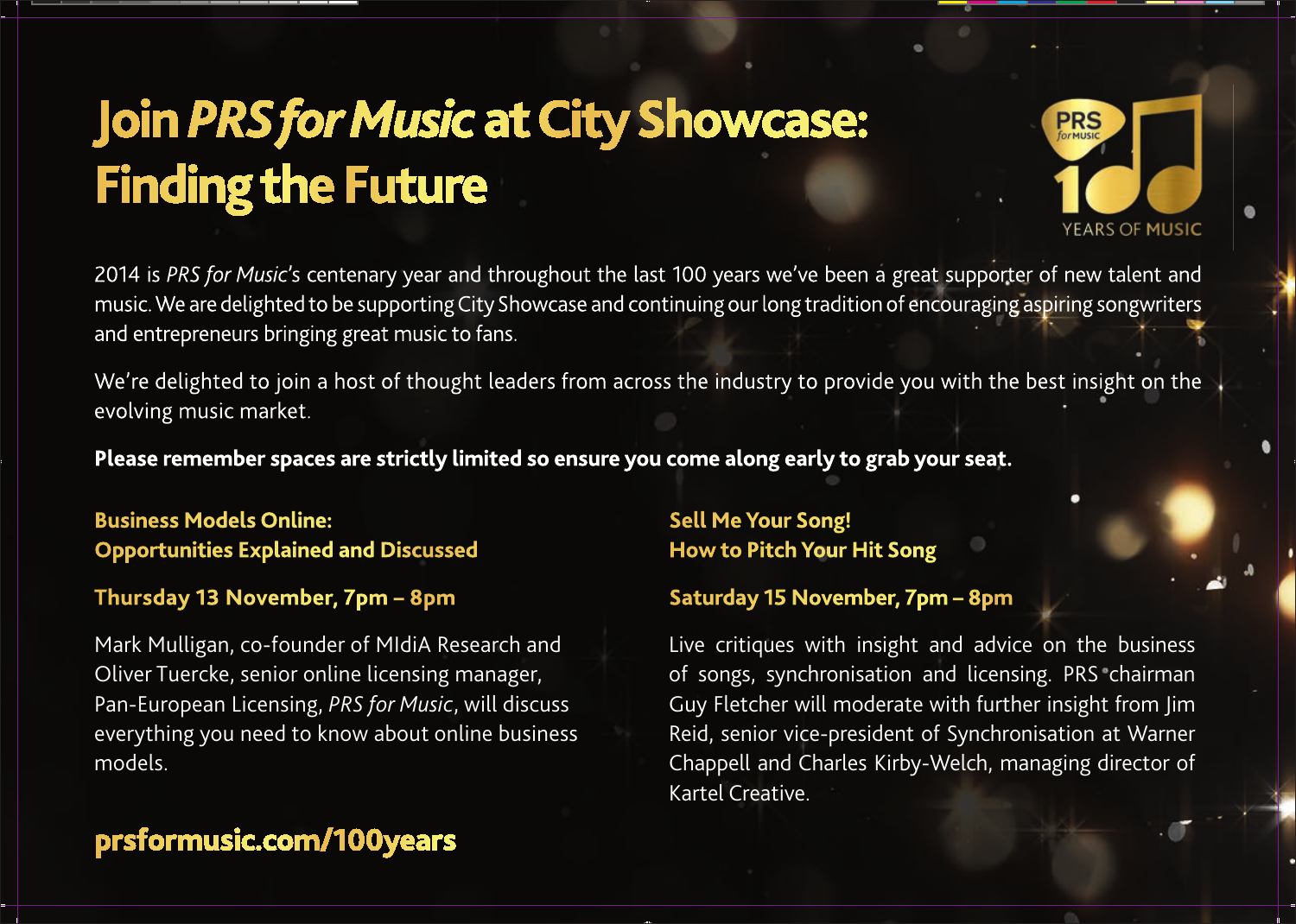# Thursday 13 November 2014

2.00pm – 3.30pm A Lifetime In A&R

Q&A discussing career prospects, career progression and day-to-day duties within the role of A&R

**Nanette Rigg City Showcase Daniel Lloyd-Jones** Vice President of A&R/New Music at Sony ATV **Jo Charrington** Senior Vice President of A&R at Capitol Records UK **John Saunderson** Head of A&R at Notting Hill Music **Ollie Hodge** Senior A&R Manager at Columbia Records

7.00pm – 8.00pm Business Models Online: Opportunities Explained and Discussed presented by PRS for Music

Candid insights addressing everything you need to know about business models online.

**Oliver Tuercke** PRS for Music **Mark Mulligan** Co-founder of MIDIA Research

4.00pm - 5.30pm Take Control Of Your Career: Your Business In 2014. Does It Make Sense? - presented by AIM Startups

Q&A for those interested in setting up a business with useful insight and expertise to help your new venture survive in the current music market.

| Tim Ingham            | Editor of Music Week                                                |
|-----------------------|---------------------------------------------------------------------|
| <b>Julie Weir</b>     | MD at Visible Noise                                                 |
|                       | <b>Martin Goldschmidt</b> MD and Founder of the Cooking Vinyl Group |
| <b>Simon Williams</b> | Founder/Head of A&R of Fierce Panda Records                         |

8.00pm – 8.30pm Virgin Records introducing Tallia Storm

15 year old Tallia Storm has signed an international record deal with Virgin. In 2012 at the age of 12 she was 'spotted' by Elton John having handed her demo to David



Furnish in a restaurant. Over the last 2 years she has grown her fan base in the UK and the USA, the latter being one of the most challenging markets. Her phenomenal US press puts her regularly across teen fashion bibles who have already dubbed her a 'teen style icon'. Q&A alongside Tessa Hartmann (Management, Hartmann Media)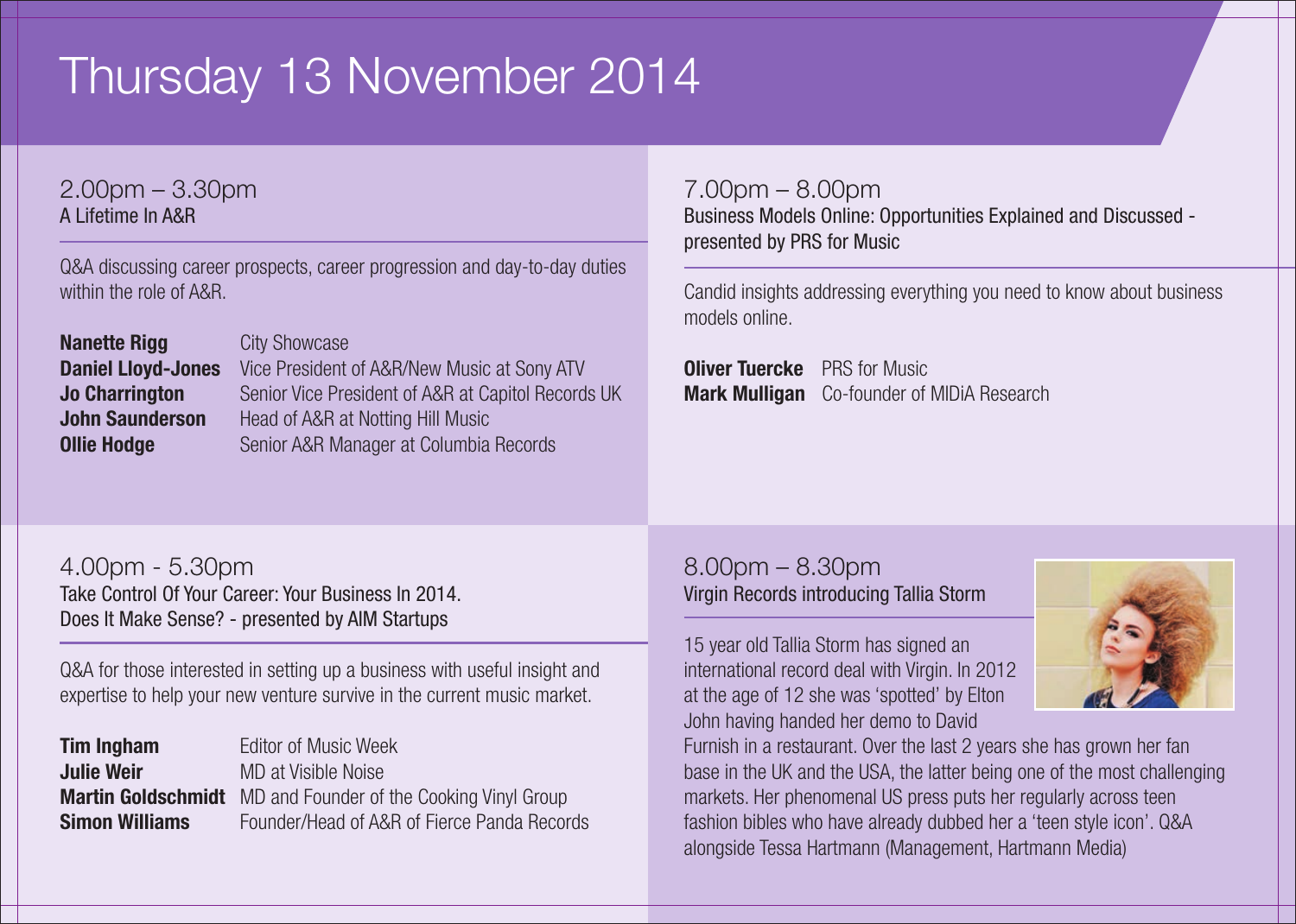# Friday 14 November 2014

### 2.00pm – 3.30pm

Love Music? Sell Music! Careers In Music Marketing, PR & Promotions

Q&A discussing careers in marketing, PR and promotions.

| <b>Matt Dixon</b>    | Director and co-founder of Band2Market           |
|----------------------|--------------------------------------------------|
| <b>Kevin McCabe</b>  | Director of Promotions & Artist Strategy at      |
|                      | Caroline/Universal Music                         |
| <b>Julie Arnott</b>  | Marketing & Communications Director of The O2    |
| <b>Richard Dawes</b> | Managing Director of DawBell PR                  |
| <b>Robert Wood</b>   | Marketing Director - International at Parlophone |

### 7.00pm – 8.00pm From Calvin Harris To James Blunt: How To Write A Hit Song?

| <b>Sean Devine</b>   | Vice President, Membership, UK/Europe of The   |
|----------------------|------------------------------------------------|
|                      | American Society of Composers, Authors and     |
|                      | Publishers (ASCAP)                             |
| <b>Alex Boateng</b>  | A&R / Marketing Manager, Island Records        |
| <b>Paul Aiden</b>    | Multiple genre topliner / songwriter           |
| <b>Eliot Kennedy</b> | Grammy/Golden Globe/Ivor Novello award-winning |
|                      | Songwriter and Producerr                       |

### 4.00pm – 5.30pm BFF? Brand Partnerships: How Does It Really Work?

Expert perspectives on endorsements, sponsorship, brand collaborations and product placement.

**Chris Cooke** Co-Publisher, Business Editor & Insights Director of CMU and MD of Unlimited Media Aislinn Fairbanks CEO and Director of Fairbanks Endorsements LTD **Daniel Mathieson** Head of Experiential Marketing & Partnerships - Barclaycard **Dom Hodge** Managing Partner of the London office of Frukt **Marc Robinson** Managing Director of Globe, Universal Music UK **Theo Gupta** Founding Director/Music Marketing Partnerships Manager at MixRadio.

8.00pm – 8.30pm Polydor Records introducing Kimberly Anne

South London artist Kimberly Anne is a unique breed. A cursory glance at her ever expanding Twitter profile shows a young lady



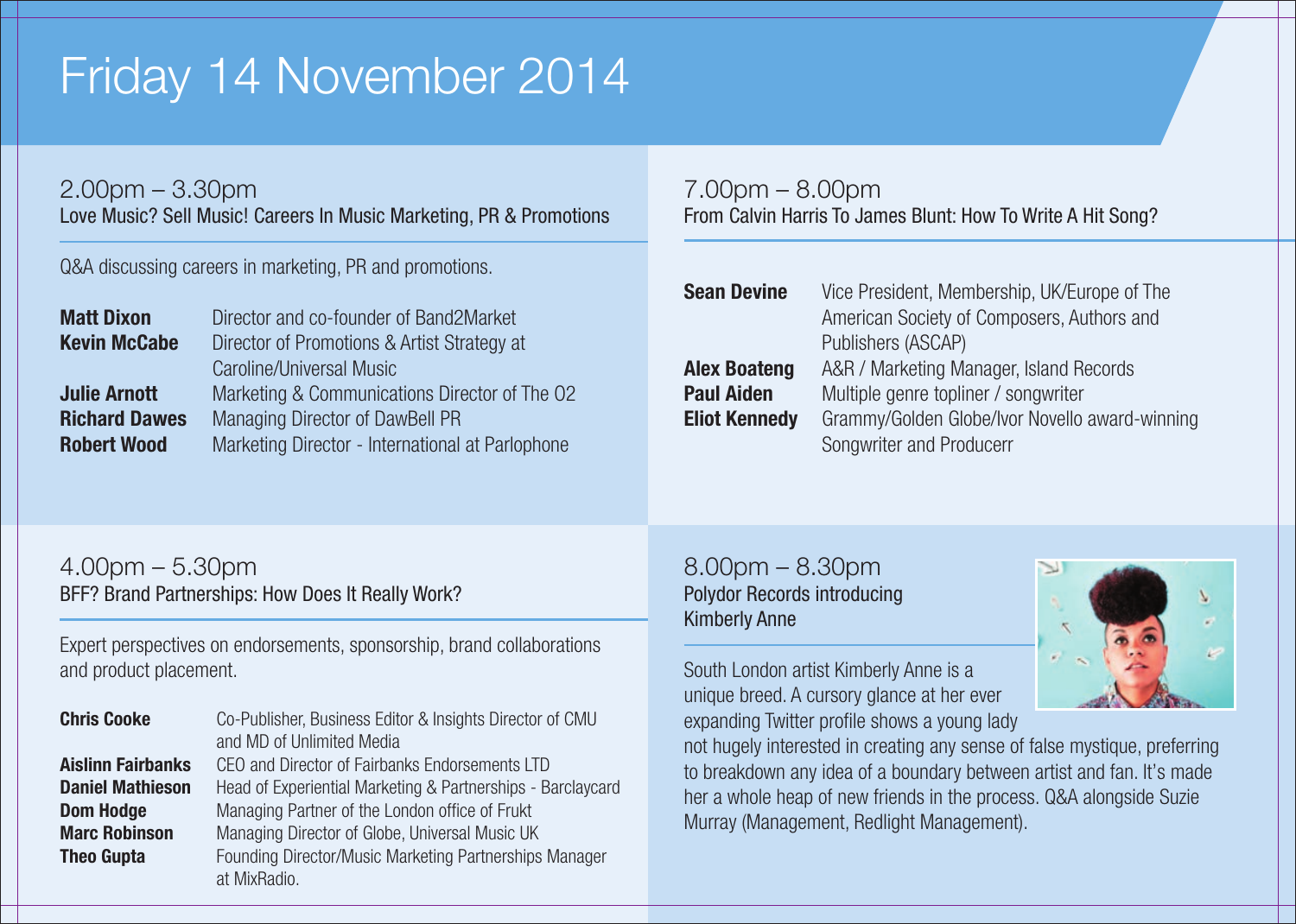# Saturday 15 November 2014

3.00pm – 4.30pm Backstage Pass: A Career In Live Music

Q&A discussing careers and event-day duties in the events side of the music industry.

| <b>Paul Hutton</b>     |
|------------------------|
| <b>Gemma Gilford</b>   |
| Rebecca Kane           |
| <b>Claire Horseman</b> |

**Director of Metropolis Music** General Manager at The Borderline General Manager at The O2 MD of Coda Agency

7.00pm – 8.00pm Sell Me Your Song! How To Pitch Your Hit Song

Live critiques with insight and advice on the business of songs, synchronisation and licensing.

**Guy Fletcher** Chairman of PRS for Music **Jim Reid Senior Vice President** Synchronisation Warner Chappell Europe **Charles Kirby-Welch** CEO of Kartel Music Group

5.00pm – 6.30pm Live Music: The Lifeline Of The Music Industry?

Liz Stokes Editor of Record of the Day **Stuart Galbraith** Founder and CEO of Kilimaniaro Live **Colin Barlow** President of RCA Records **Ivor Wilkins** Director of Mama Group

8.00pm – 8.30pm Island Records introducing Nick Brewer

With his successful performances at the Isle of Wight festival, Camden Crawl, Wireless and V Fest, a growing army of supporters are turning on to this assured, mature

hip-hop/soul man whose been supported by The Guardian, MTV, Soul Culture, Clash, SBTV, MOBO and a host of other online tastemakers. Q&A alongside Alex Boateng (A&R, Island)

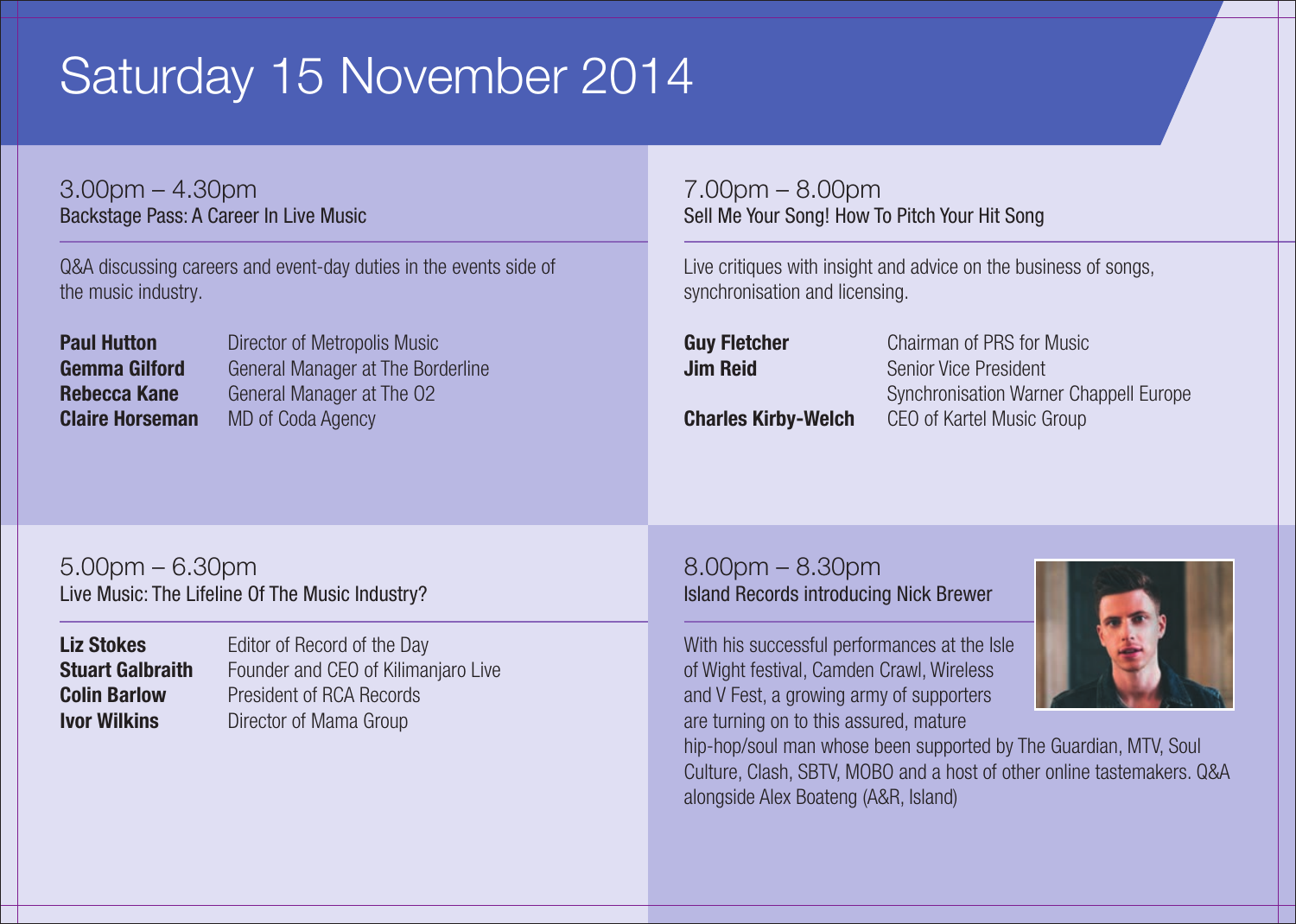# Many thanks to our supporters

#### Aim Startups

'AIM for success', AIM Startups is designed to help creative start-ups off to a good start. It offers access to funding, mentoring, training, networking events and on-going support. Creative businesses have faced significant difficulties in accessing finance since the beginning of time, relying on grant funding that comes with very strict eligibility criteria and high competition. Now there's AIM Startups: affordable, unsecured start-up loan designed to fund initial costs to get a business up and running, and business specific training and mentoring designed to maximise chances of success.

#### www.aimstartups.com



#### PRS for Music

PRS for Music represents the rights of 100,000 songwriters, composers and music publishers in the UK. It ensures creators are paid whenever their music is played, performed or reproduced. PRS for Music provides business and community groups with easy access to over 10m songs through its music licences. Collecting £665.7m in 2013, PRS for Music is one of the world's most efficient combined rights organisations. With over 100 representation agreements in place globally, PRS for Music's network represents over two million music creators.

www.prsformusic.com www.m-magazine.co.uk



#### Robertson Taylor W&P Longreach

With over 37 years' experience and offices worldwide, Robertson Taylor W&P Longreach (RT) are the leading International Entertainment Insurance Broker serving the Music, Live Event, Film TV, Theatre, Sport and Entertainment industries. RT has provided insurance and risk management advice to more top grossing artists, tours and events than any other insurance broker. It has insured 9 out of the top 10 grossing tours of all time. Their list of up and coming artists is as impressive as their established and internationally renowned client base.

www.rtworldwide.com



#### The Musician's Union

The Musicians' Union is a globally respected organisation which represents over 30,000 musicians working in all sectors of the music business. As well as negotiating for musicians with all the major employers in the industry, the MU offers a range of services tailored for the self-employed by providing assistance for professional and student musicians of all ages. The Musicians' Union has specialist full-time officials available to immediately tackle the issues raised by musicians working in the live arena, the recording studio, or when writing and composing.

www.musiciansunion.org.uk